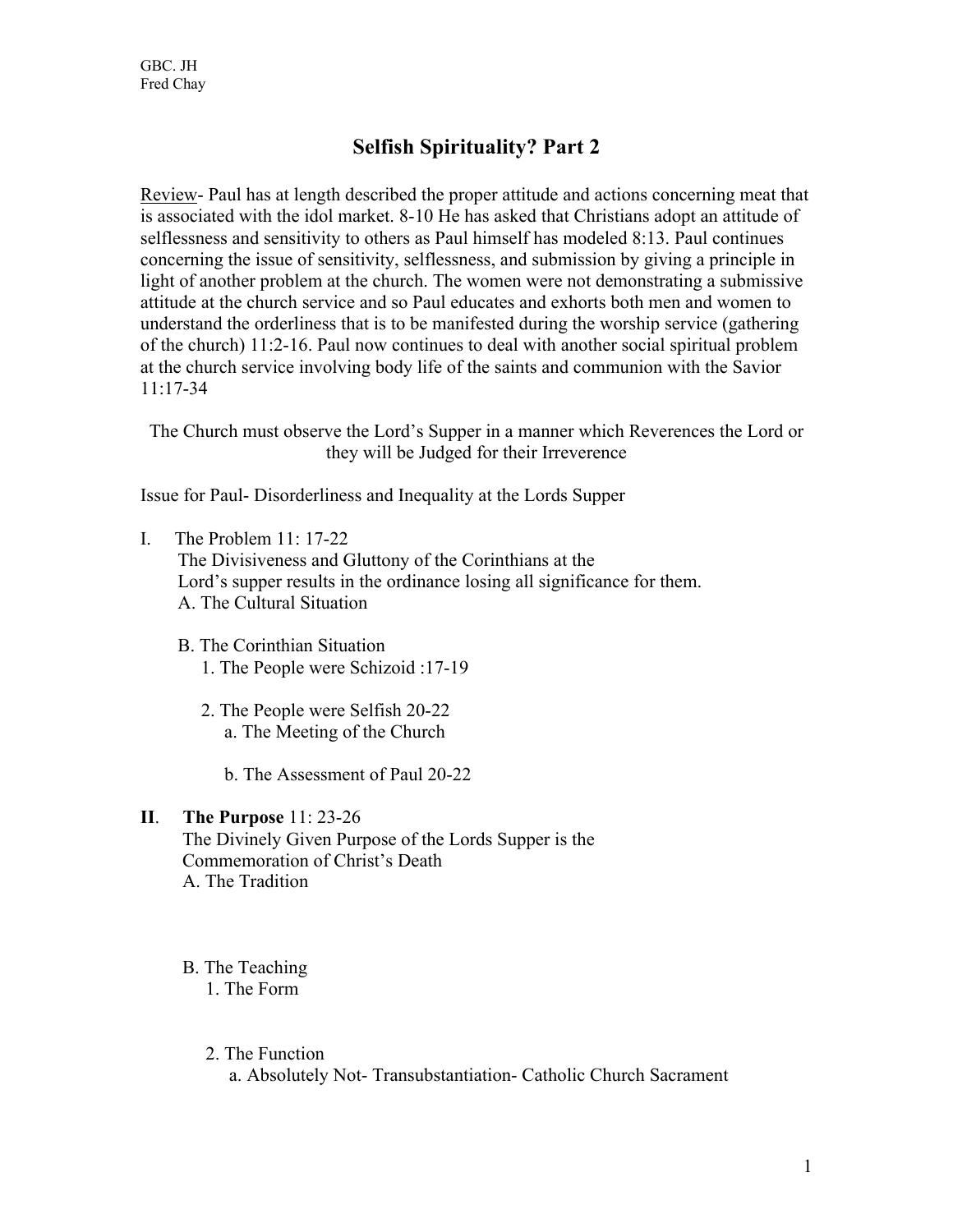- b. Not- Consubstantiation Luther Quasi Sacrament/ Ordinance
- c. Maybe- Spiritual Presence View. Calvin
- d. Probably- Memorial View Zwingli Ordinance Do this in remembrance of me.
- 3. The Fracture
- 4. The Theology of the New Covenant. a. Definition of Covenant
	- b. Description of Covenant

"For the law was given through Moses, but grace and truth was realized through Jesus Christ" John 1:17

 Old Cov- Mosaic Law Dispensation Ex 20 Heb 8-9 New Cov- Grace Dispensation Eph 1:10, 3:2,9 Heb 8-9, Jer 31-33

- c. Delineation of New Covenant
- Summary- The Corinthians were trafficking in the secular and trifling with the sacred.

 They had reduced the greatest spiritual truth to a social time of Drunkenness and Debauchery. Their Spirituality had turned into Sacrilege.

III. The Procedure 11: 27-32

 Therefore, partaking of the Lord's supper in an Unworthy way results in Divine judgment unless it is avoided by self- Judgment.

- A. Principle for the Church 27-29
	- 1. The Requirement 27-28 "Unworthy way" "Examine self" "Judged" (The selfishness and drunkenness)